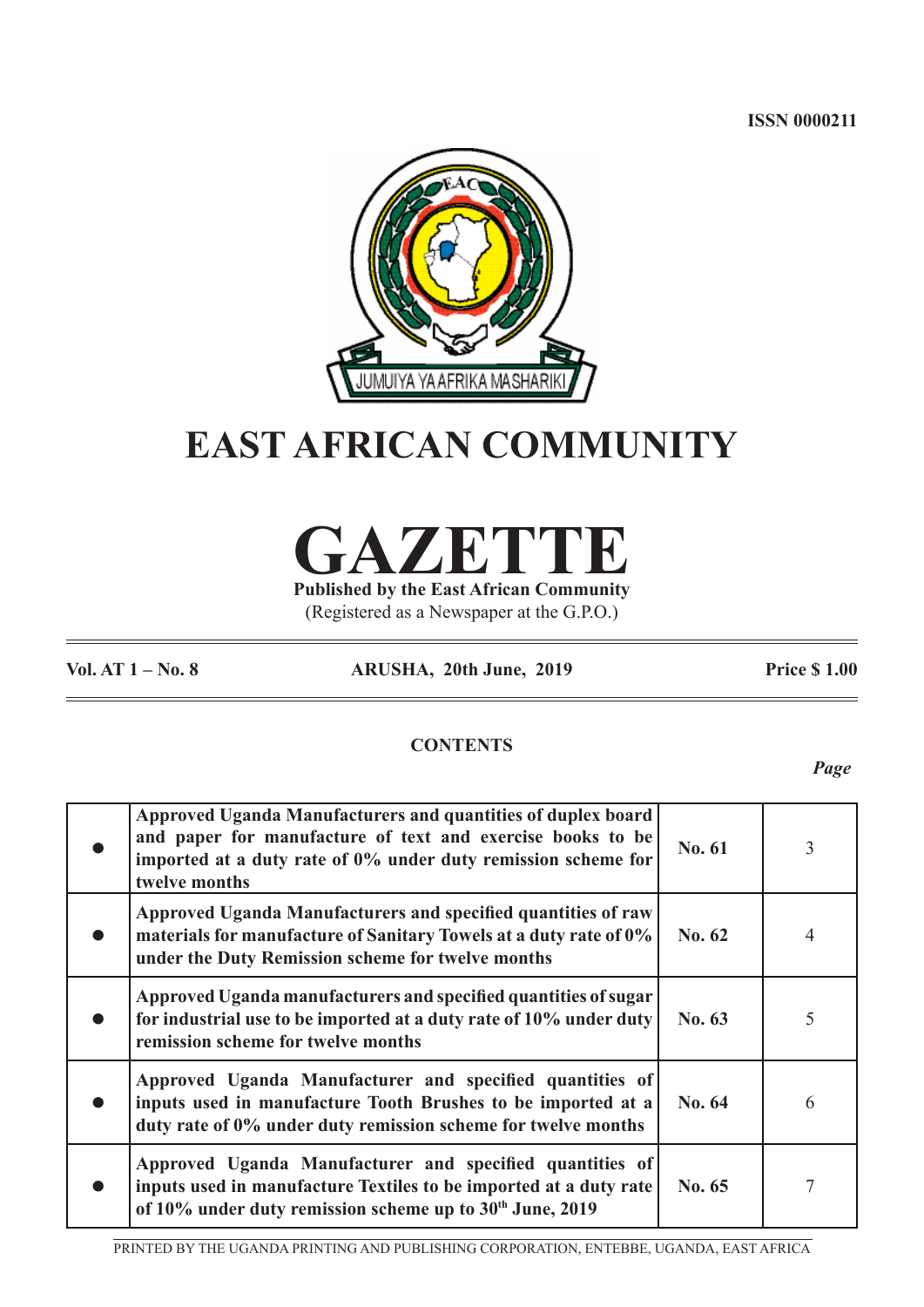| Approved Uganda Manufacturer and specified quantities of<br>inputs used in manufacture Textiles to be imported at a duty rate<br>of 0% under duty remission scheme up to 30th June, 2019                                                | No. 66        | 8  |
|-----------------------------------------------------------------------------------------------------------------------------------------------------------------------------------------------------------------------------------------|---------------|----|
| Approved Uganda Manufacturer and specified quantities of Active<br><b>Yeast used in manufacture of Confectionaries and Baked Products</b><br>to be imported at a duty rate of 10% under duty remission scheme<br>up to 30th June, 2019. | No. 67        | 9  |
| Approved Uganda Manufacturer and specified quantities of<br>Glucose syrup used in manufacture of confectionary to be<br>imported at a duty rate of 0% under duty remission scheme for<br>twelve months                                  | No. 68        | 10 |
| Approved Uganda Manufacturers and specified quantities of<br>inputs used in manufacture of umbrella head twisted nails to be<br>imported at a duty rate of 10% under duty remission scheme up<br>to 30th June, 2019                     | No. 69        | 11 |
| Approved Uganda Manufacturers and specified quantities of<br>inputs used in manufacture of goods to be imported at a duty rate<br>of 10% under duty remission scheme up to 30 <sup>th</sup> June, 2019                                  | <b>No. 70</b> | 12 |
| Approved Uganda Manufacturers and specified quantities of<br>inputs used in manufacture of goods to be imported at a duty rate<br>of 0% under duty remission scheme up to 30th June, 2019                                               | No. 71        | 13 |
| Approved Uganda Manufacturer and specified quantities of Raw<br>Materials used in manufacture of Safety Matches to be imported<br>at a duty rate of 0% under duty remission scheme for twelve<br>months                                 | No. 72        | 14 |
| Approved Uganda Manufacturer and specified quantities of Raw<br>Materials used in manufacture of Fishing Nets to be imported at<br>a duty rate of 0% under duty remission scheme for twelve months                                      | No. 73        | 15 |
| Approved Uganda Manufacturer and specified quantities of Raw<br>Materials used in manufacture of Leaf Springs and Bolts to be<br>imported at a duty rate of 0% under duty remission scheme for<br>twelve months                         | No. 74        | 16 |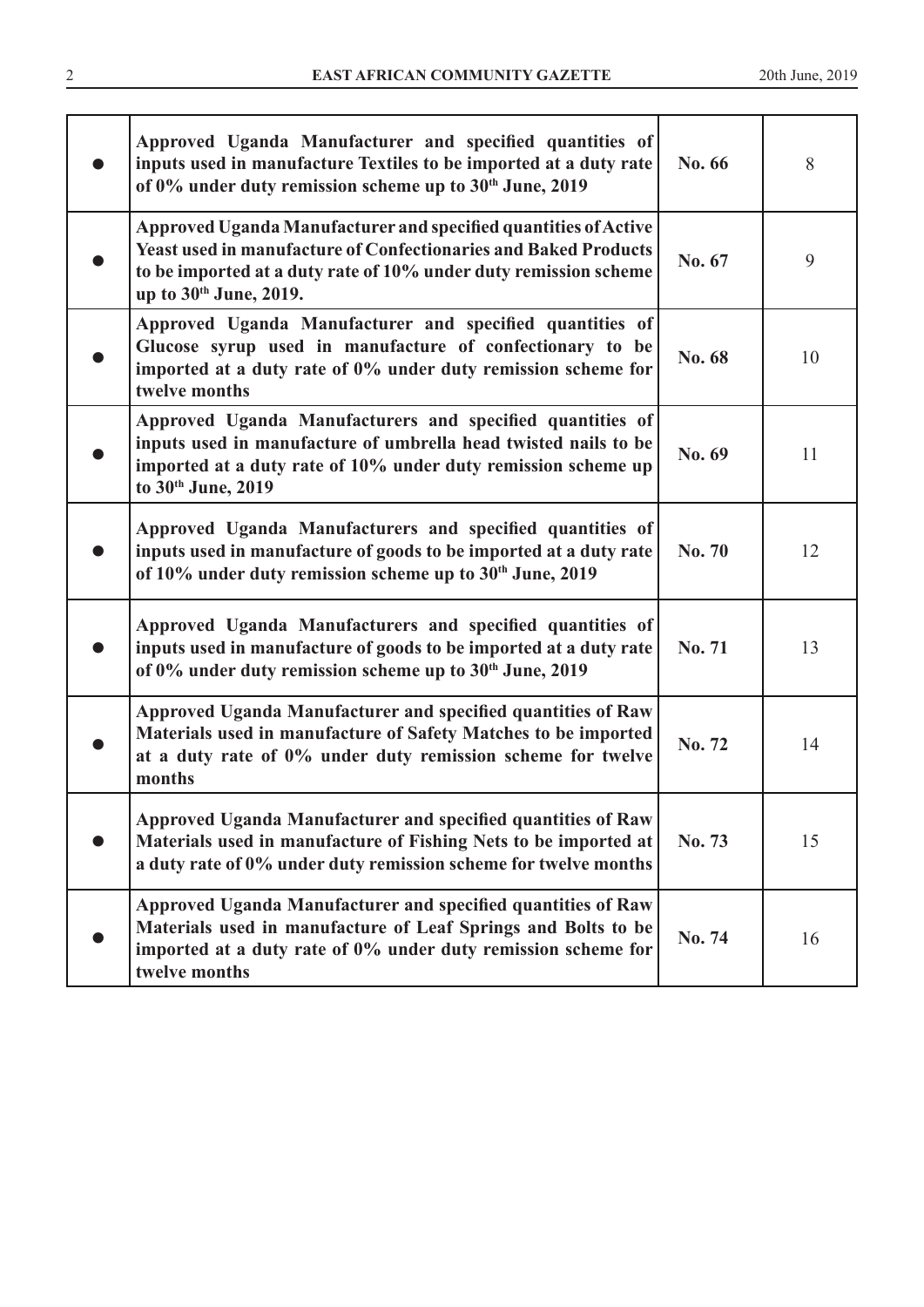Legal Notice No.EAC/61/2019.

## **THE EAST AFRICAN COMMUNITY CUSTOMS MANAGEMENT ACT 2004**

## **LEGAL NOTICE**

IN EXERCISE of the powers conferred upon the Council of Ministers by section 140 of the East African Community Customs Management Act 2004, the Council of Ministers has approved the following manufacturers to import the specified quantities of duplex board and paper under the Duty Remission Scheme.

#### **APPROVED UGANDA MANUFACTURERS AND QUANTITIES OF DUPLEX BOARDS AND PAPER TO BE IMPORTED AT A DUTY RATE OF 0% UNDER DUTY REMISSION SCHEME FOR TWELVE MONTHS**

| S/N              | <b>Company Name</b>             | <b>Tariff No</b> | <b>Description</b>                      | <b>Quantity</b><br><b>Allocated in</b><br><b>Metric Tons (MT)</b> | <b>Finished Product</b> |
|------------------|---------------------------------|------------------|-----------------------------------------|-------------------------------------------------------------------|-------------------------|
|                  |                                 | 4802.55.00       | Wood free paper                         | 100                                                               |                         |
|                  |                                 | 4801.00.90       | Newsprint paper                         | 300                                                               |                         |
| 1.               | Trinity Metro Industries<br>Ltd | 4810.22.00       | Chip board paper                        | 8                                                                 | Exercise books          |
|                  |                                 | 4819.10.00       | Cover paper 50-280 gms                  | 23                                                                |                         |
|                  |                                 | 4810.19.00       | Art boards                              | 6                                                                 |                         |
| 2.               | A.J Printing & Packaging<br>Ltd | 4810.92.00       | Duplex board (multi ply<br>paper board) | 2,900                                                             | Printed materials       |
| 3.               | <b>Smart General Traders</b>    | 4810.92.00       | Duplex coated paper and<br>paperboard   | 400                                                               | Printed materials       |
| $\overline{4}$ . | AuroMeera Industries U<br>Ltd.  | 4810.92.00       | Duplex board (Multiply paper<br>board)  | 200                                                               | Packaging<br>materials  |

**AMB. DR. RICHARD SEZIBERA**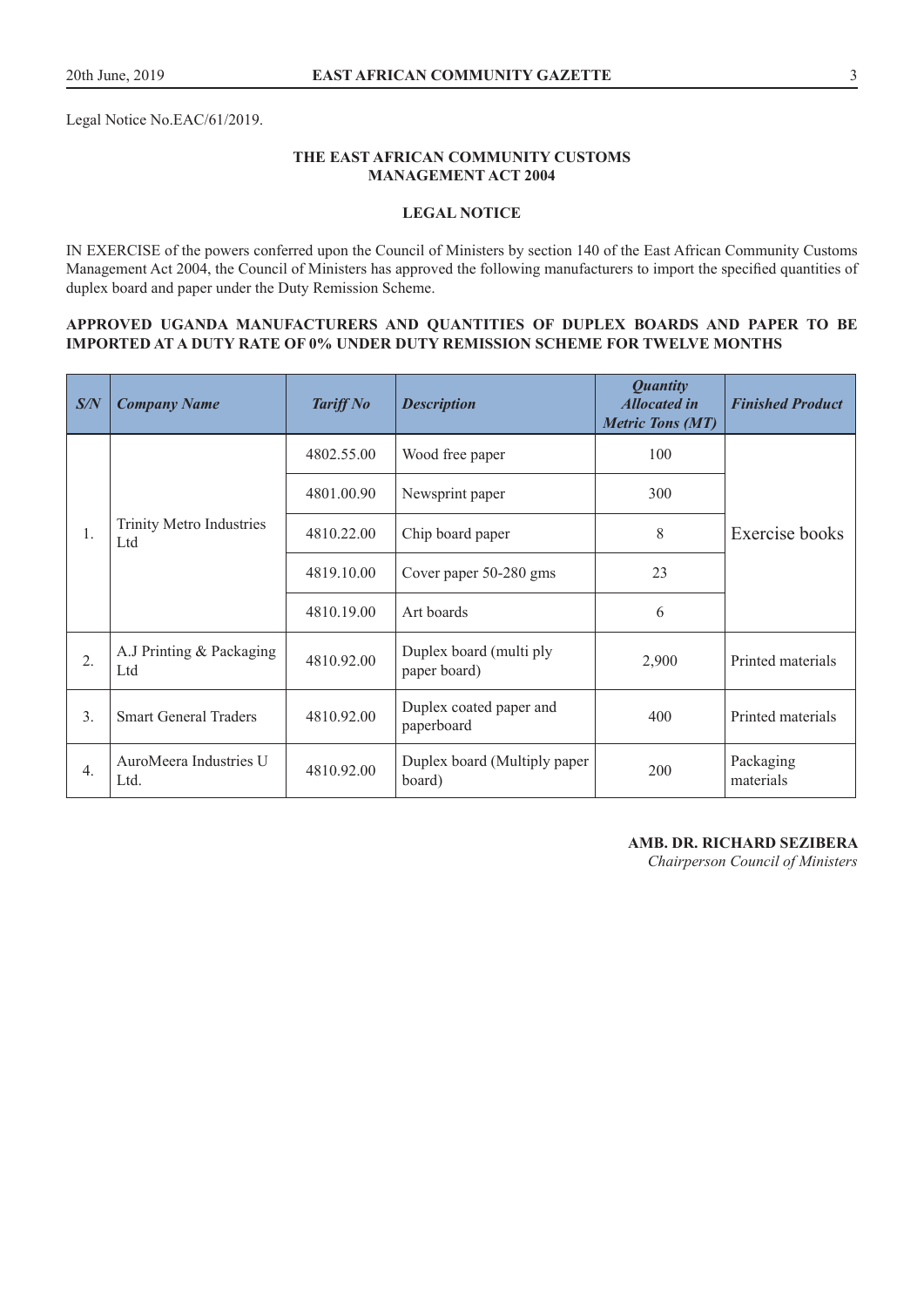## **LEGAL NOTICE**

IN EXERCISE of the powers conferred upon the Council of Ministers by section 140 of the East African Community Customs Management Act 2004, the Council of Ministers has approved the following manufacturers to import the specified quantities of raw materials for manufacture of Sanitary Towels under the Duty Remission Scheme.

#### **APPROVED UGANDA MANUFACTURERS AND QUANTITY OF RAW MATERIALS USED TO MANUFACTURE SANITARY TOWELS TO BE IMPORTED AT A DUTY RATE OF 0% FOR TWELVE MONTHS**

| S/N            | <b>Company Name</b>           | <b>Tariff No</b> | <b>Description</b> | <b>Quantity Allocated in</b><br><b>Metric Tons (MT)</b> | <b>Finished Product</b> |  |
|----------------|-------------------------------|------------------|--------------------|---------------------------------------------------------|-------------------------|--|
| $^{\prime}$ 1. | Kadama Windows<br>Association | 5607.50.00       | PUL fabric         | b                                                       |                         |  |
|                |                               | 6001.99.00       | Polar Fleece       | 6                                                       | Sanitary towels         |  |

#### **AMB. DR. RICHARD SEZIBERA**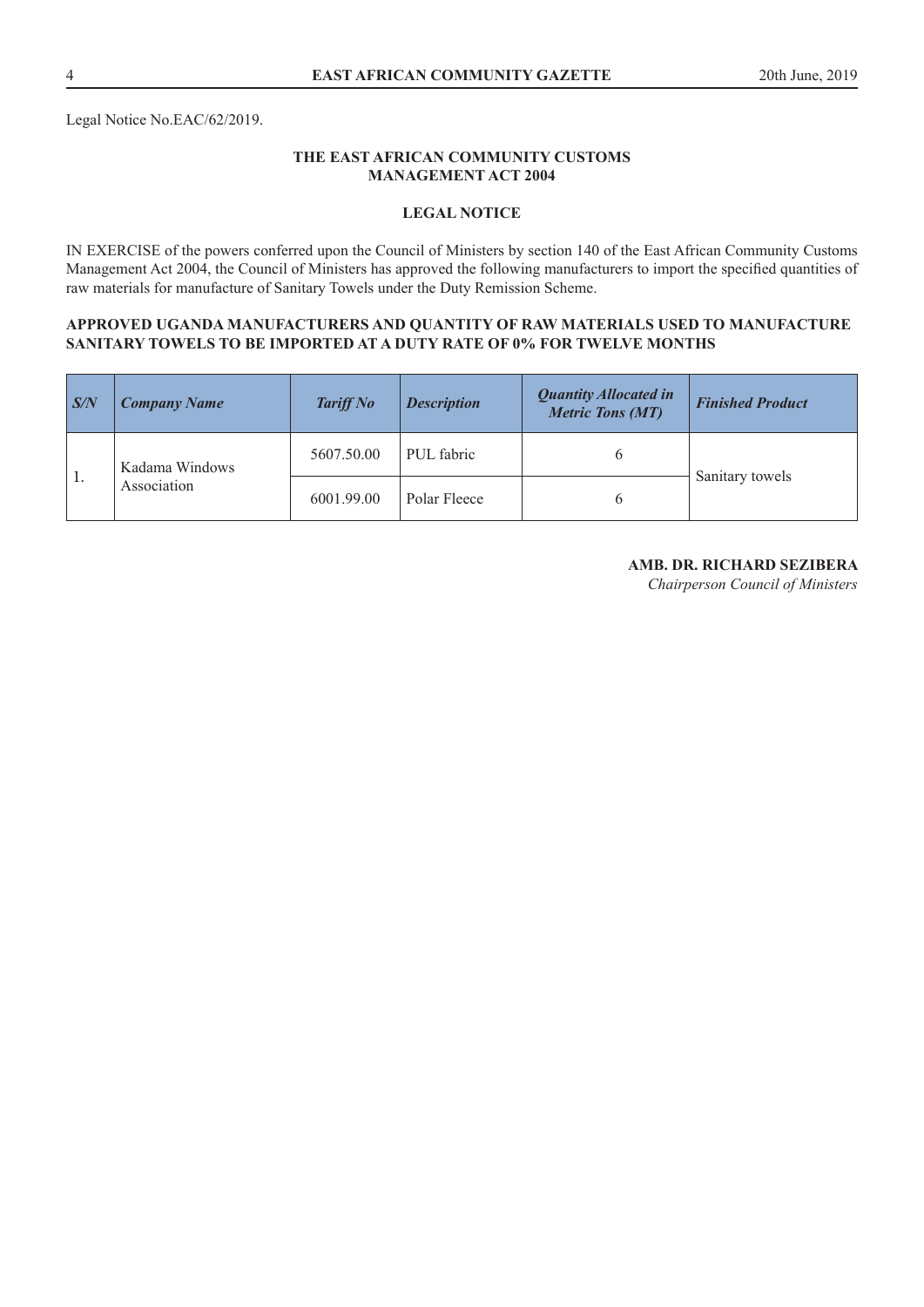Legal Notice No.EAC/63/2019.

## **THE EAST AFRICAN COMMUNITY CUSTOMS MANAGEMENT ACT 2004**

## **LEGAL NOTICE**

IN EXERCISE of the powers conferred upon the Council of Ministers by section 140 of the East African Community Customs Management Act 2004, the Council of Ministers has approved the following Manufacturers to import the specified quantities of sugar for industrial use under the Duty Remission Scheme.

#### **APPROVED UGANDA MANUFACTURERS AND QUANTITIES OF SUGAR FOR INDUSTRIAL USE TO BE IMPORTED AT A DUTY RATE OF 10% UNDER DUTY REMISSION SCHEME FOR TWELVE MONTHS**

| $\mid$ No. | Company                                                                                      | Tariff No. | <b>HSC</b> Description               | <b>Quantity</b><br><b>Allocated in</b><br><b>Metric Tons</b><br>(MT) | <b>Finished</b><br>product      |
|------------|----------------------------------------------------------------------------------------------|------------|--------------------------------------|----------------------------------------------------------------------|---------------------------------|
| 1.         | Leo Biscuit Industries Limited                                                               | 1701.99.10 | Sugar for industrial use             | 1,000                                                                | Confectionaries                 |
| 2.         | <b>Uganda Development</b><br>Association                                                     | 1701.99.10 | Sugar for industrial use             | 60                                                                   | Fruit Juice and<br>concentrates |
| 3.         | Consortium for Enhancing<br>University responsiveness<br>agricultural Development<br>(CURAD) | 1701.99.10 | Sugar for industrial use             | 25                                                                   | <b>Beverages</b>                |
| 4.         | Doctor's Choice                                                                              | 1701.99.10 | Purified Sugar for<br>industrial use | 5                                                                    | Herbal Drugs                    |

#### **AMB. DR. RICHARD SEZIBERA**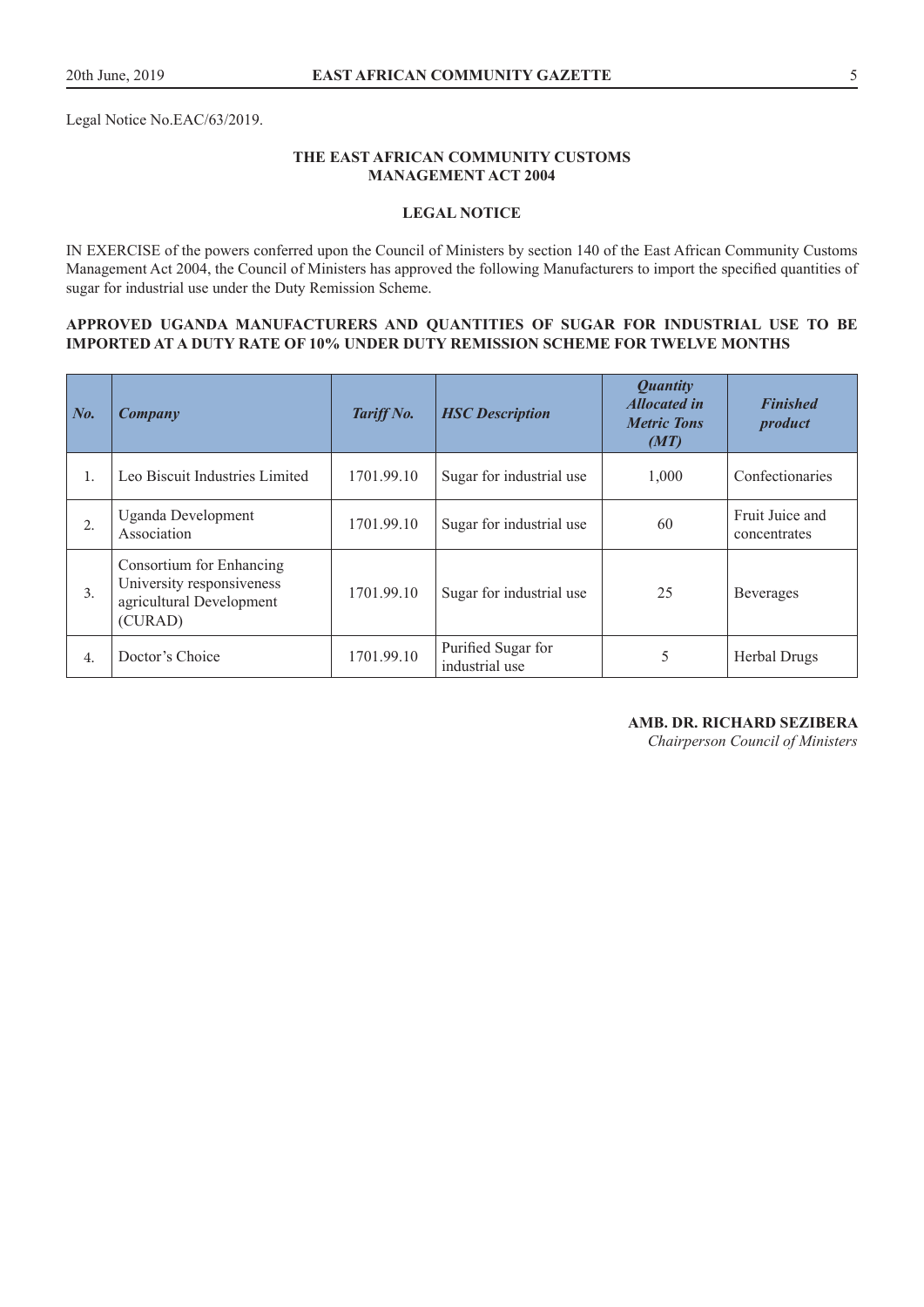## **LEGAL NOTICE**

IN EXERCISE of the powers conferred upon the Council of Ministers by section 140 of the East African Community Customs Management Act 2004, the Council of Ministers has approved the following manufacturer to import the specified quantities of inputs used in manufacture of Tooth Brushes to be imported under the Duty Remission Scheme.

#### **APPROVED UGANDA MANUFACTURER AND QUANTITIES OF INPUTS USED IN MANUFACTURE OF TOOTH BRUSHES TO BE IMPORTED AT DUTY RATE OF 0% FOR TWELVE MONTHS**

| $\mid$ No. | Company      | Tariff No. | <b>Description</b>                                  | <b>Quantity Allocated</b><br>in Metric Tons<br>(MT) | <b>Finished product</b> |
|------------|--------------|------------|-----------------------------------------------------|-----------------------------------------------------|-------------------------|
| -1.        | Leeko Uganda | 5404.19.00 | Toothbrush monofilament bristle<br>(milk $&$ green) | 0.294                                               | Tooth brushes           |
|            | Limited      | 7605.29.00 | Aluminium alloys wire 0.3mm                         | 0.0802                                              |                         |

## **AMB. DR. RICHARD SEZIBERA**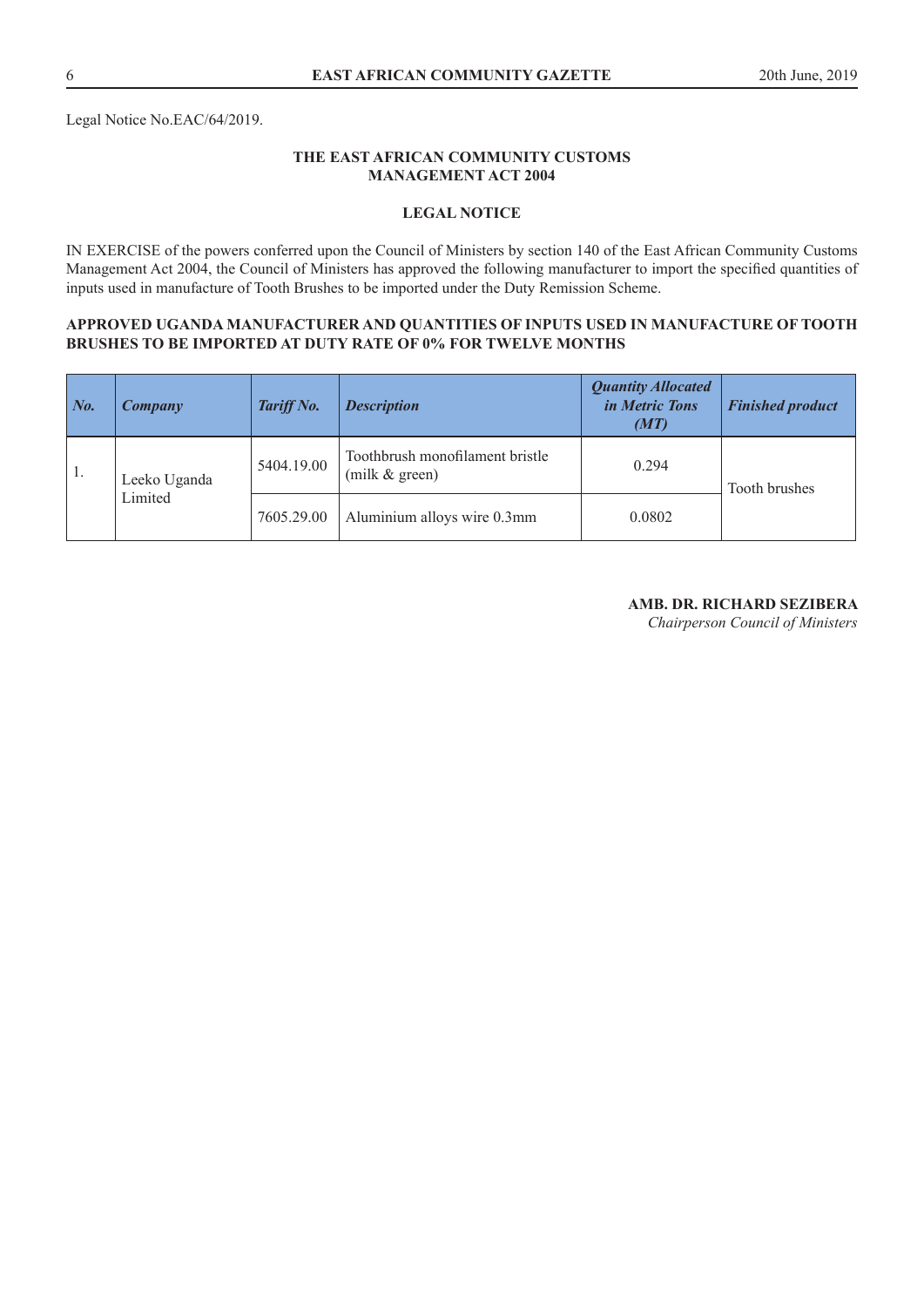Legal Notice No.EAC/65/2019.

## **THE EAST AFRICAN COMMUNITY CUSTOMS MANAGEMENT ACT 2004**

## **LEGAL NOTICE**

IN EXERCISE of the powers conferred upon the Council of Ministers by section 140 of the East African Community Customs Management Act 2004, the Council of Ministers has approved the following manufacturers to import the specified quantities of inputs used in manufacture of Textiles to be imported under the Duty Remission Scheme.

#### **APPROVED UGANDA MANUFACTURERS AND QUANTITIES OF INPUTS USED IN MANUFACTURE OF TEXTILES TO BE IMPORTED AT DUTY RATE OF 10% UP TO 30TH JUNE, 2019**

| $\mid$ No. | Company                            | Tariff No. | <b>HSC</b> Description                   | <b>Quantity Allocated</b><br><i>in Metric Tons</i><br>(MT) | <b>Finished product</b>  |
|------------|------------------------------------|------------|------------------------------------------|------------------------------------------------------------|--------------------------|
| 1.         | Nytil Southern Range<br>Nyanza Ltd | 5513.11.00 | Plain weave of polyester<br>staple fibre | 30,000                                                     | Textiles and<br>Garments |

The sale of the above finished products shall be subject to the following condition:

In the event that such goods are sold in the Customs Territory (EAC), such goods shall attract duties, levies and other charges provided in the EAC Common External Tariff.

**AMB. DR. RICHARD SEZIBERA**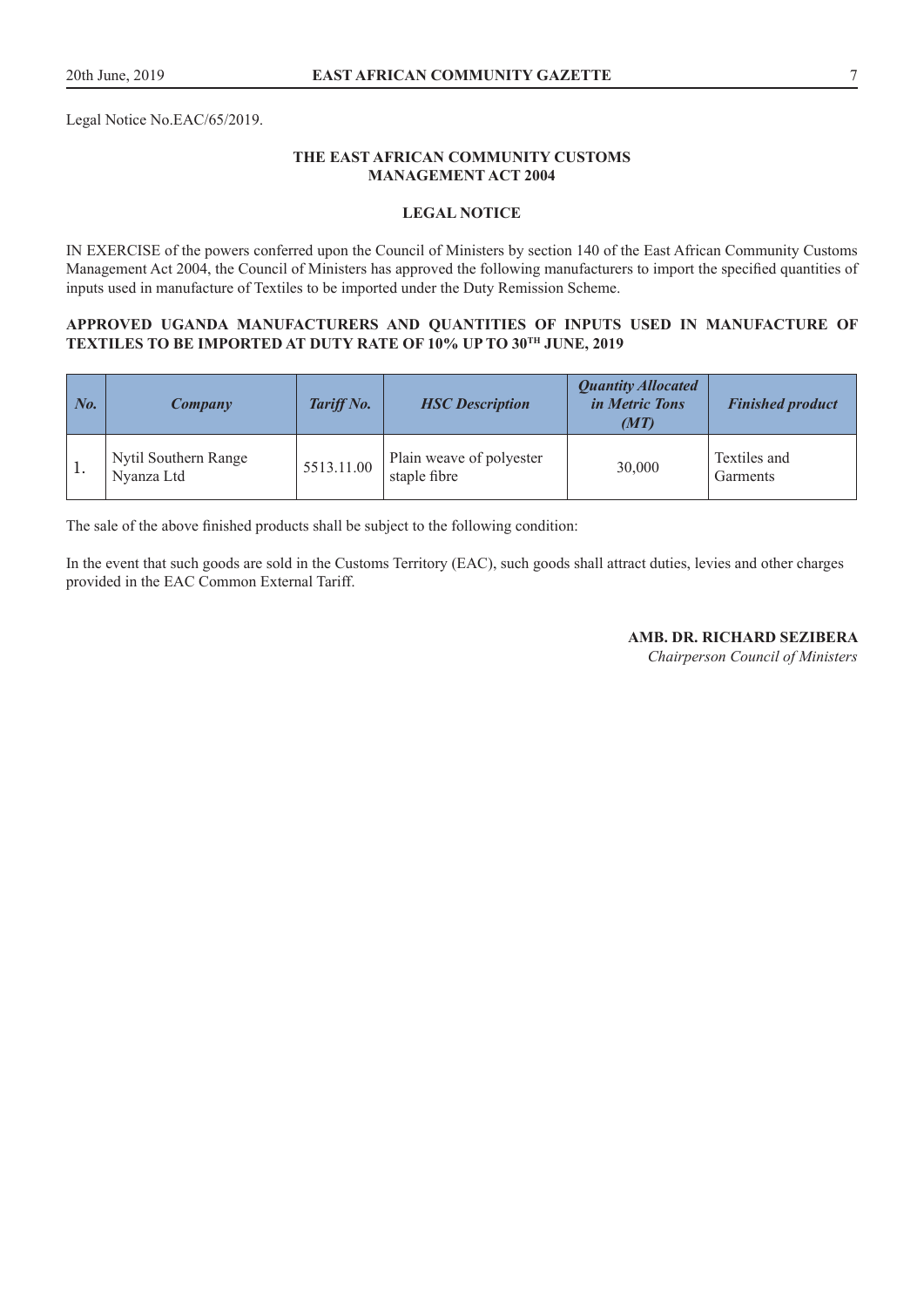Legal Notice No.EAC/66/2019.

## **THE EAST AFRICAN COMMUNITY CUSTOMS MANAGEMENT ACT 2004**

## **LEGAL NOTICE**

IN EXERCISE of the powers conferred upon the Council of Ministers by section 140 of the East African Community Customs Management Act 2004, the Council of Ministers has approved the following Manufacturers to import the specified quantities of inputs used in manufacture of Textiles to be imported under the Duty Remission Scheme.

#### **APPROVED UGANDA MANUFACTURERS AND QUANTITIES OF INPUTS USED IN MANUFACTURE OF TEXTILES TO BE IMPORTED AT DUTY RATE OF 0% UP TO 30TH JUNE, 2019**

| No. | Company                                | Tariff No. | <b>Description</b>                               | <b>Quantity Allocated</b><br><i>in Metric Tons</i><br>(MT) | <b>Finished product</b> |
|-----|----------------------------------------|------------|--------------------------------------------------|------------------------------------------------------------|-------------------------|
| 1.  | <b>Sunbelt Textiles</b><br>Company Ltd | 5513.11.00 | Plain weave fabrics of polyester<br>staple fibre | 30,000                                                     | Textiles                |
| 2.  | Nytil Southern Range                   | 3905.30.00 | Poly (vinyl alcohol)                             | 100                                                        | Textile and garments    |
|     |                                        | Nyanza Ltd | 5402.69.00                                       | Other multiple or cabled yarn                              | 2,100                   |
| 3.  | <b>Christex Garment</b><br>Industry    | 5509.69.00 | Acrylic dyed yarn                                | 13.307                                                     | Textile and<br>Garments |

The sale of the above finished products shall be subject to the following condition:

In the event that such goods are sold in the Customs Territory (EAC), such goods shall attract duties, levies and other charges provided in the EAC Common External Tariff.

## **AMB. DR. RICHARD SEZIBERA**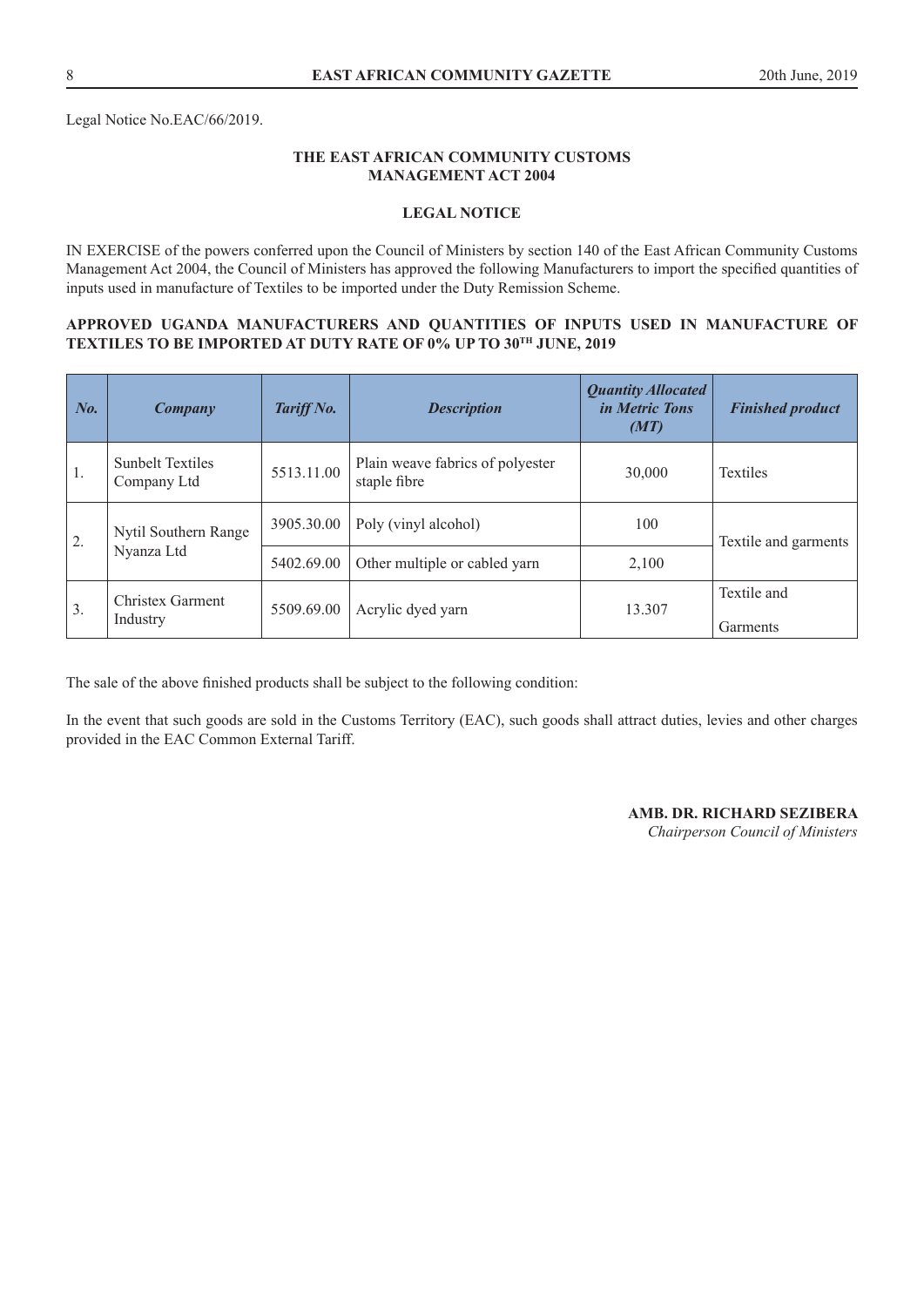Legal Notice No.EAC/67/2019.

## **THE EAST AFRICAN COMMUNITY CUSTOMS MANAGEMENT ACT 2004**

## **LEGAL NOTICE**

IN EXERCISE of the powers conferred upon the Council of Ministers by section 140 of the East African Community Customs Management Act 2004, the Council of Ministers has approved the following manufacturers to import the specified quantities of Active Yeast used in manufacture of Confectionaries to be imported under the Duty Remission Scheme.

#### **APPROVED UGANDA MANUFACTURERS AND QUANTITIES OF ACTIVE YEAST USED IN MANUFACTURE**  OF CONFECTIONARIES TO BE IMPORTED AT DUTY RATE OF 10% UP TO 30<sup>TH</sup> JUNE, 2019.

| $S\!/\!N$ | Company                        | Tariff No. | <b>Description</b>  | <b>Quantity Allocated</b><br><i>in Metric Tons</i><br>(MT) | <b>Finished product</b> |
|-----------|--------------------------------|------------|---------------------|------------------------------------------------------------|-------------------------|
| 1.        | Daily Loaf Bakery Limited      | 2102.10.00 | Active yeast        | 17,500                                                     | <b>Baked products</b>   |
|           | <b>Banange Brewing Company</b> | 2102.10.00 | <b>Active Yeast</b> | 0.144                                                      | <b>Beverages</b>        |
| 3.        | Jonisa Investments Ltd         | 2102.10.00 | Active yeast        | 17.2                                                       | <b>Bread</b>            |

The sale of the above finished products shall be subject to the following condition:

In the event that such goods are sold in the Customs Territory (EAC), such goods shall attract duties, levies and other charges provided in the EAC Common External Tariff.

**AMB. DR. RICHARD SEZIBERA**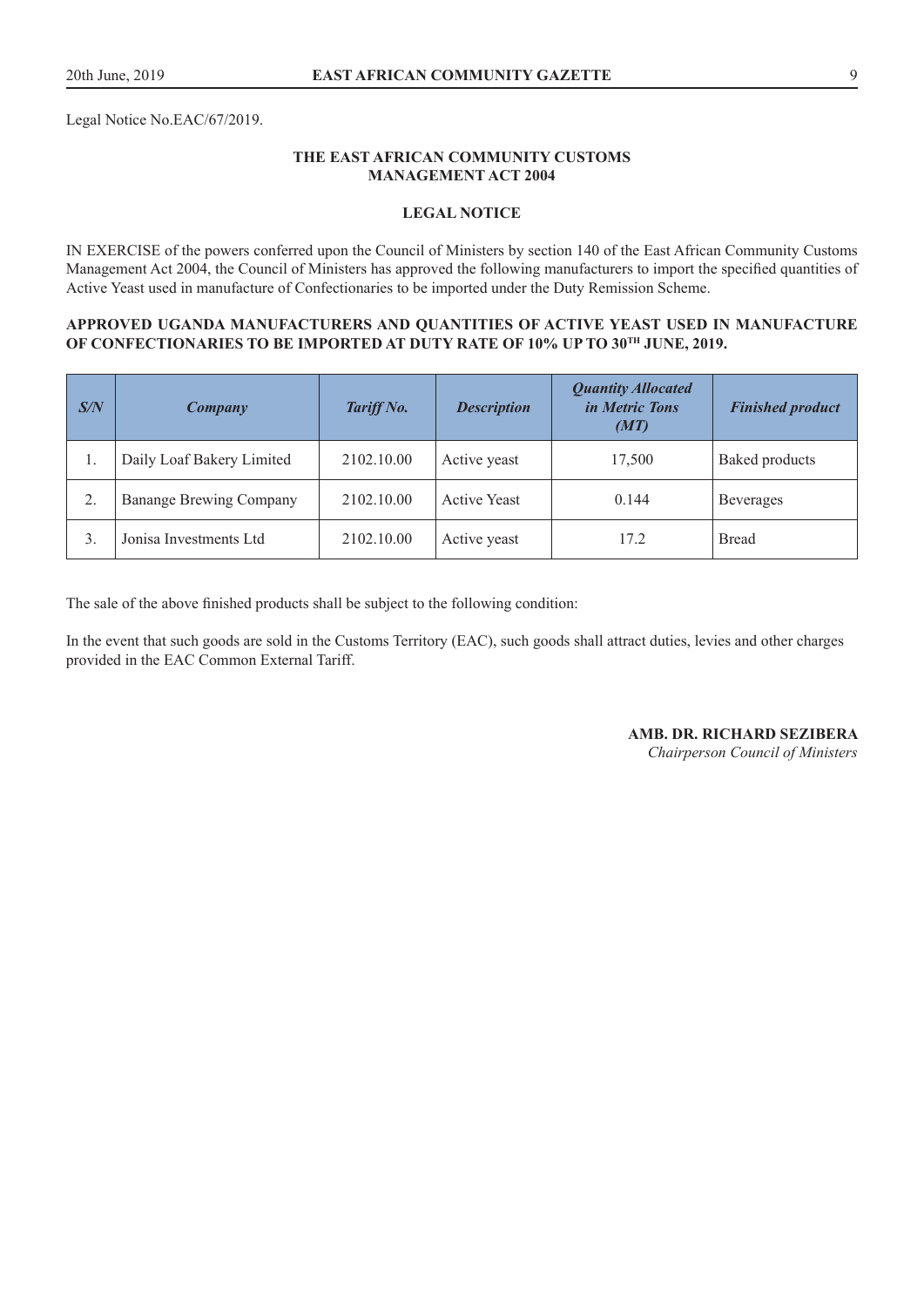## **LEGAL NOTICE**

IN EXERCISE of the powers conferred upon the Council of Ministers by section 140 of the East African Community Customs Management Act 2004, the Council of Ministers has approved the following manufacturers to import the specified quantities of Glucose syrup used in manufacture of Confectionaries to be imported under the Duty Remission Scheme.

#### **APPROVED UGANDA MANUFACTURERS AND QUANTITIES OF GLUCOSE SYRUP USED IN MANUFACTURE OF CONFECTIONARIES TO BE IMPORTED AT DUTY RATE OF 0% FOR TWELVE MONTHS.**

| S/N | Company                        | Tariff No. | <b>Description</b> | <b>Quantity Allocated</b><br><i>in Metric Tons</i><br>(MT) | <b>Finished product</b>    |
|-----|--------------------------------|------------|--------------------|------------------------------------------------------------|----------------------------|
| .,  | Apple Foods Industries<br>Ltd. | 1702.30.00 | Liquid glucose     | 500                                                        | Sweets and confectionaries |
|     | Deals Winner Ltd.              | 1702.30.00 | Glucose syrup      | 100                                                        | Sweets and confectionaries |

## **AMB. DR. RICHARD SEZIBERA**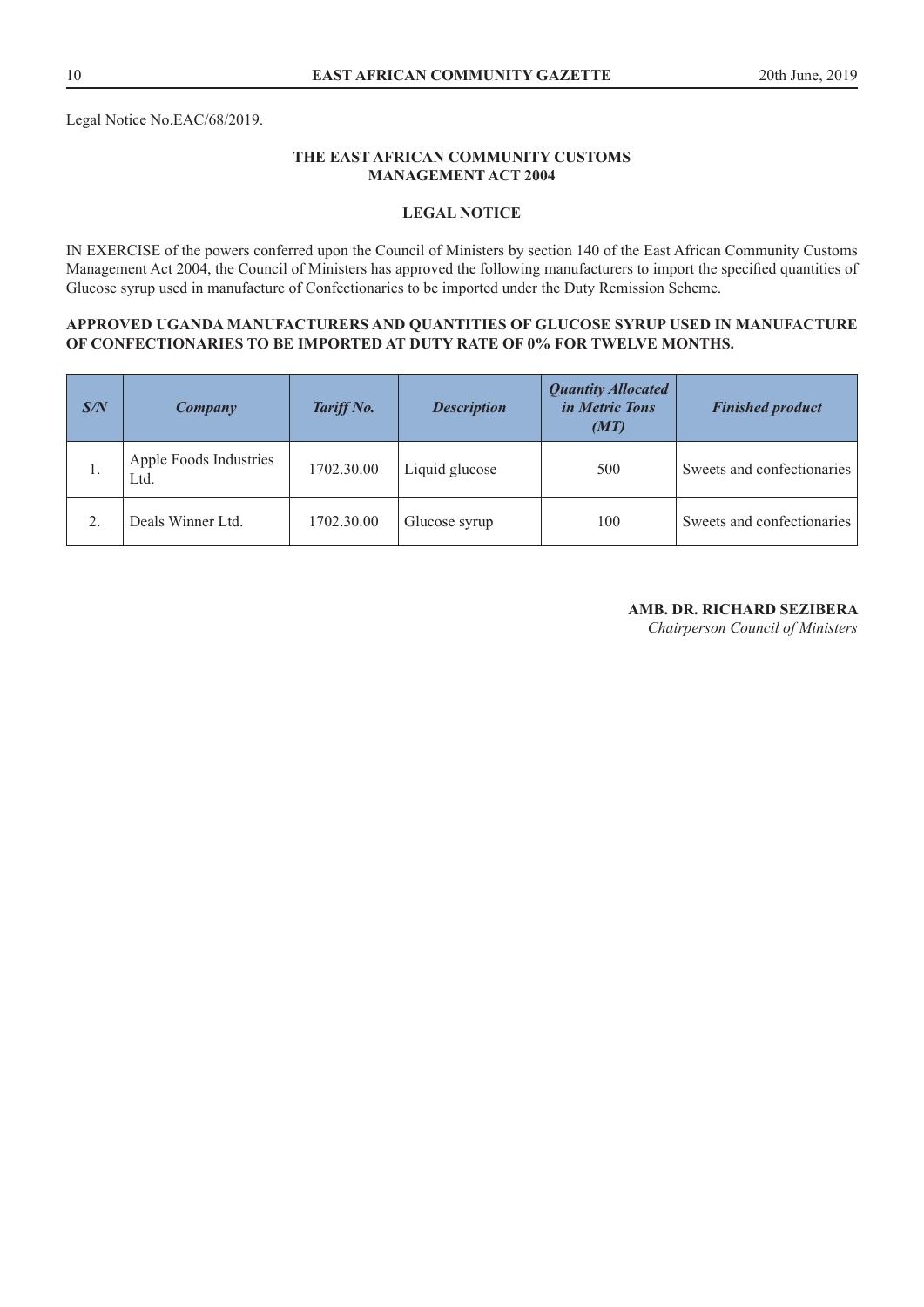Legal Notice No.EAC/69/2019.

## **THE EAST AFRICAN COMMUNITY CUSTOMS MANAGEMENT ACT 2004**

## **LEGAL NOTICE**

IN EXERCISE of the powers conferred upon the Council of Ministers by section 140 of the East African Community Customs Management Act 2004, the Council of Ministers has approved the following manufacturers to import the specified quantities of inputs used in manufacture of Twisted Roofing Nails to be imported under the Duty Remission Scheme.

#### **APPROVED UGANDA MANUFACTURERS AND QUANTITIES OF INPUTS USED IN MANUFACTURE OF TWISTED ROOFING NAILS TO BE IMPORTED AT DUTY RATE OF 10% UP TO 30TH JUNE, 2019**

| S/N | Company                   | Tariff No. | <b>Description</b> | Quantity Allocated<br><i>in Metric Tons</i><br>(MT) | <b>Finished product</b> |
|-----|---------------------------|------------|--------------------|-----------------------------------------------------|-------------------------|
|     | Yalin Uganda Company Ltd. | 7326.90.90 | Umbrella heads     | 150.6                                               | Roofing nails           |

The sale of the above finished products shall be subject to the following condition:

In the event that such goods are sold in the Customs Territory (EAC), such goods shall attract duties, levies and other charges provided in the EAC Common External Tariff.

**AMB. DR. RICHARD SEZIBERA**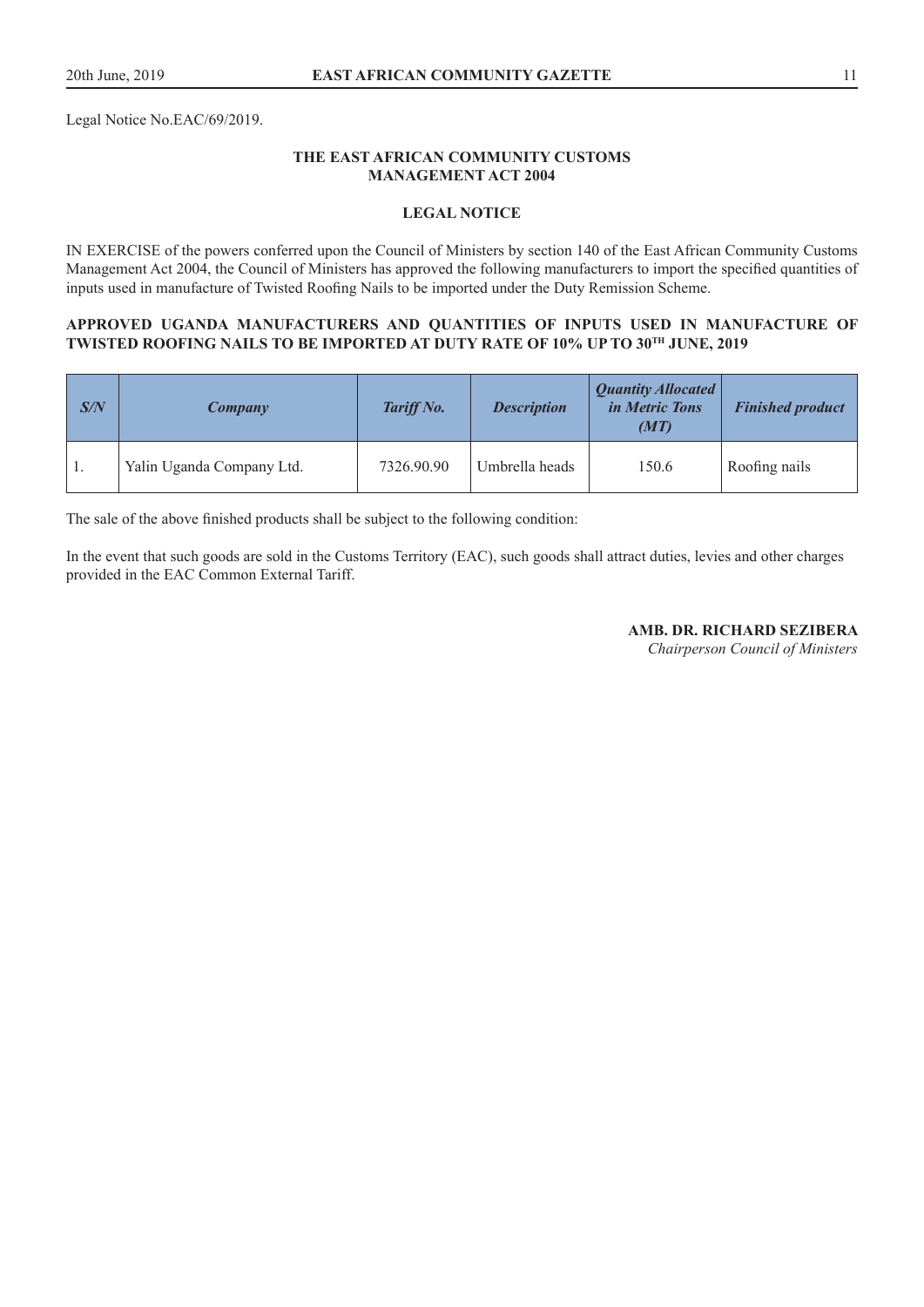## **LEGAL NOTICE**

IN EXERCISE of the powers conferred upon the Council of Ministers by section 140 of the East African Community Customs Management Act 2004, the Council of Ministers has approved the following Manufacturers to import the specified quantities of inputs used in manufacture of goods to be imported under the Duty Remission Scheme.

#### **APPROVED UGANDA MANUFACTURERS AND QUANTITIES OF INPUTS USED IN MANUFACTURE OF GOODS TO BE IMPORTED AT DUTY RATE OF 10% UP TO 30TH JUNE, 2019**

| S/N | Company                         | Tariff No. | <b>Description</b>                              | <b>Quantity Allocated</b><br><i>in Metric Tons</i><br>(MT) | <b>Finished product</b>          |
|-----|---------------------------------|------------|-------------------------------------------------|------------------------------------------------------------|----------------------------------|
| 1.  | Kira Plastics Ltd.              | 3920.20.90 | Other plates sheets and<br>foils of plastics    | 480                                                        | PP woven bags                    |
| 2.  | Wan De Industries Limited       | 3920.20.90 | Other plates of plastics                        | 400.55                                                     | School bags and<br>backpack bags |
| 3.  | Medicott Industries (U)<br>Ltd. | 4804.11.00 | Unbleached kraftliner in<br>rolls or sheets     | 100                                                        | Toilet paper                     |
| 4.  | Apple Foods Industries<br>Ltd.  | 3920.20.90 | Printed plastic laminated<br>packaging material | 40                                                         | Packaging materials              |
| 5.  | ARP Agro (U) Ltd.               | 4804.11.00 | Unbleached kraftliner in<br>rolls or sheets     | 50                                                         |                                  |
|     |                                 | 4804.31.00 | Other unbleached kraft<br>paper and paperboard  | 30                                                         | Packaging materials              |

The sale of the above finished products shall be subject to the following condition:

In the event that such goods are sold in the Customs Territory (EAC), such goods shall attract duties, levies and other charges provided in the EAC Common External Tariff.

**AMB. DR. RICHARD SEZIBERA**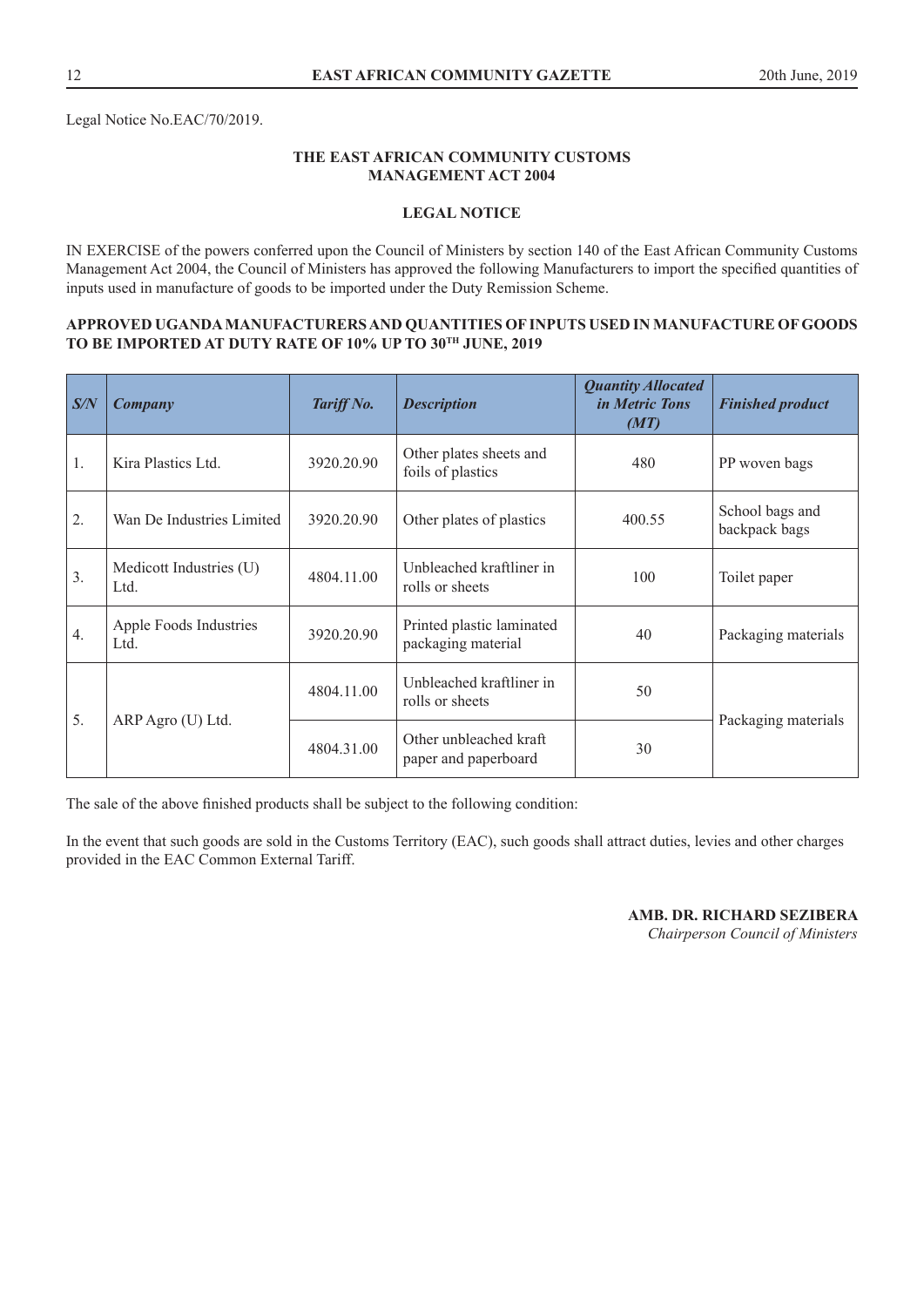Legal Notice No.EAC/71/2019.

## **THE EAST AFRICAN COMMUNITY CUSTOMS MANAGEMENT ACT 2004**

## **LEGAL NOTICE**

IN EXERCISE of the powers conferred upon the Council of Ministers by section 140 of the East African Community Customs Management Act 2004, the Council of Ministers has approved the following Manufacturers to import the specified quantities of inputs used in manufacture of goods to be imported under the Duty Remission Scheme.

#### **APPROVED UGANDA MANUFACTURERS AND QUANTITIES OF INPUTS USED IN MANUFACTURE OF GOODS TO BE IMPORTED AT DUTY RATE OF 0% UP TO 30TH JUNE, 2019**

| S/N | Company                      | Tariff No. | <b>Description</b>                     | <b>Quantity</b><br><b>Allocated</b> | <b>Finished product</b>          |
|-----|------------------------------|------------|----------------------------------------|-------------------------------------|----------------------------------|
| 1.  | AuroMeera Industries Ltd.    | 3920.10.10 | Unprinted BOPP film                    | 150 MT                              | Packaging materials              |
| 2.  | Wan De Industries Limited    | 3920.10.10 | Unprinted plastic sheets and<br>strips | 3.756 MT                            | School bags and<br>backpack bags |
| 3.  | Yeli Paper Bags Ltd.         | 4804.21.00 | Unbleached sack kraft paper            | 120 MT                              | Paper bags                       |
| 4.  | Leeko Uganda Limited         | 3402.11.00 | Sodium Lauryl ether<br>(LABSA)         | 19.38 MT                            | Liquid soap and<br>detergents    |
| 5.  | Medicott Industries (U) Ltd. | 3920.10.10 | PE Films in rolls                      | 50 MT                               | Packaging materials              |
| 6.  | Apple Foods Industries Ltd.  | 3302.10.00 | Odoriferous mixtures of a kind         | 13,000<br>Liters                    | Sweets and<br>confectionaries    |
| 7.  | Label World Ltd.             | 3920.10.10 | Unprinted clear BOPP film              | 840 MT                              | Printed materials                |
|     |                              | 4811.59.90 | Coated paper and paperboard            | 120 MT                              | Printed materials                |

The sale of the above finished products shall be subject to the following condition:

In the event that such goods are sold in the Customs Territory (EAC), such goods shall attract duties, levies and other charges provided in the EAC Common External Tariff.

> **AMB. DR. RICHARD SEZIBERA**  *Chairperson Council of Ministers*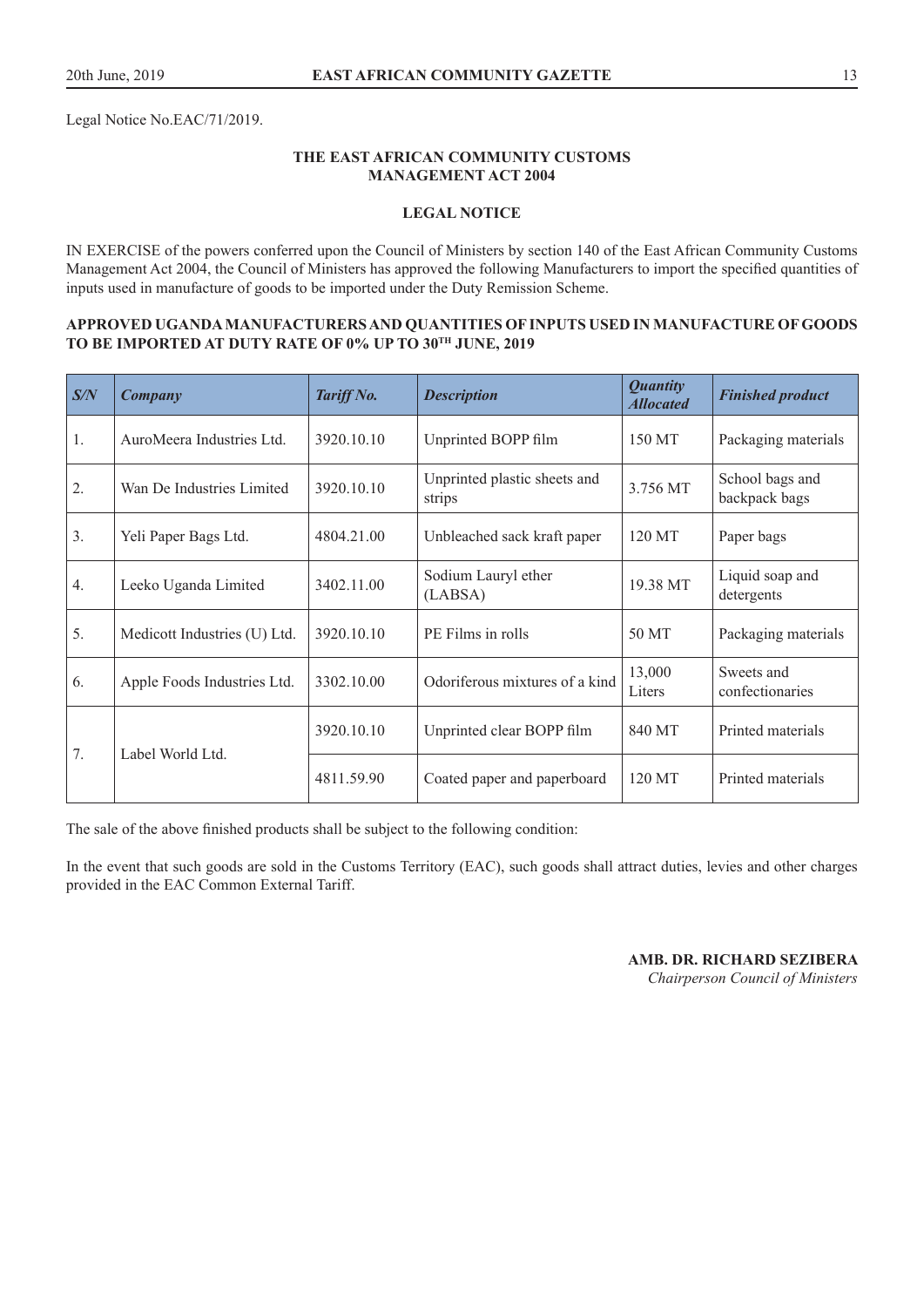Legal Notice No.EAC/72/2019.

## **THE EAST AFRICAN COMMUNITY CUSTOMS MANAGEMENT ACT 2004**

## **LEGAL NOTICE**

IN EXERCISE of the powers conferred upon the Council of Ministers by section 140 of the East African Community Customs Management Act 2004, the Council of Ministers has approved the following Manufacturers to import the specified quantities of Raw Materials used in manufacture of safety matches to be imported under the Duty Remission Scheme.

## **APPROVED UGANDA MANUFACTURERS AND QUANTITIES OF RAW MATERIALS USED IN MANUFACTURE OF SAFETY MATCHES TO BE IMPORTED AT DUTY RATE OF 0% FOR TWELVE MONTHS**

| S/N | Company                   | Tariff No. | <b>Description</b> | <b>Quantity Allocated</b><br>in Metric Tons<br>(MT) | <b>Finished product</b> |
|-----|---------------------------|------------|--------------------|-----------------------------------------------------|-------------------------|
| 1.  | Dembe Trading Enterprises | 4819.20.10 | <b>Skillets</b>    | 400                                                 | <b>Safety Matches</b>   |
|     |                           | 4805.19.00 | Fluting paper      | 350                                                 |                         |
|     |                           | 4802.61.00 | Wood free paper    | 600                                                 |                         |

## **AMB. DR. RICHARD SEZIBERA**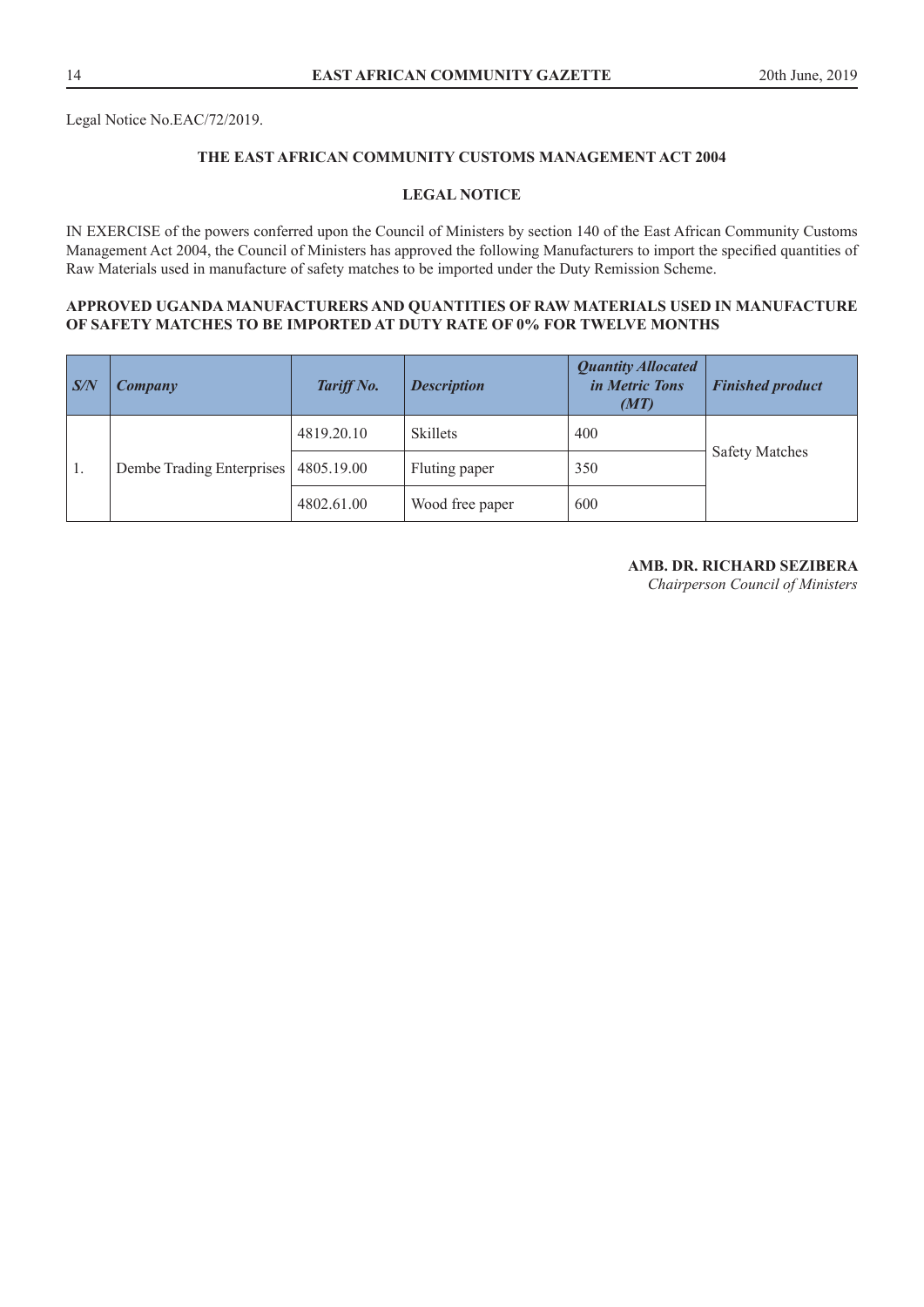Legal Notice No.EAC/73/2019.

## **THE EAST AFRICAN COMMUNITY CUSTOMS MANAGEMENT ACT 2004**

#### **LEGAL NOTICE**

IN EXERCISE of the powers conferred upon the Council of Ministers by section 140 of the East African Community Customs Management Act 2004, the Council of Ministers has approved the following Manufacturers to import the specified quantities of Raw Materials used in manufacture of fishing nets to be imported under the Duty Remission Scheme.

## **APPROVED UGANDA MANUFACTURERS AND QUANTITIES OF RAW MATERIALS USED IN MANUFACTURE OF FISHING NETS TO BE IMPORTED AT DUTY RATE OF 0% FOR TWELVE MONTHS**

| S/N | Company                           | Tariff No. | <b>Description</b> | <b>Quantity Allocated</b><br><i>in Metric Tons</i><br>(MT) | <b>Finished product</b> |
|-----|-----------------------------------|------------|--------------------|------------------------------------------------------------|-------------------------|
| -1. | Basajja Mivule Fishnet Co.<br>Ltd | 5607.50.00 | Nylon twine        | 000,1                                                      | Fishing nets            |

#### **AMB. DR. RICHARD SEZIBERA**